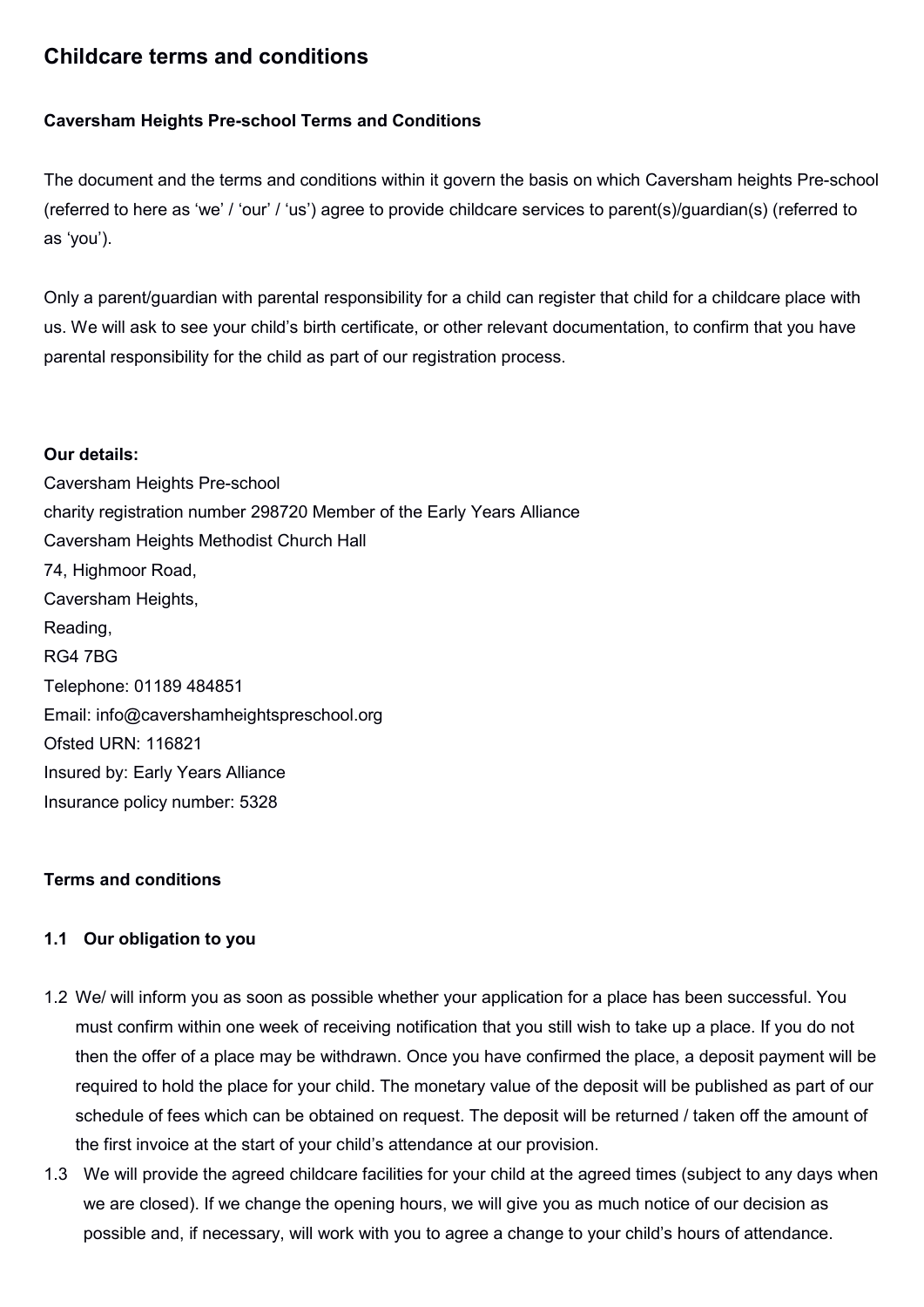- 1.4 We will adhere to the principles of the General Data Protection Regulations (2018) when collecting and processing information about you and your child. We explain how your data is processed, collected, kept up-to-date in our Privacy Notice which is given to you at the point of registration.
- 1.5 We will try to accommodate any requests you may make for additional sessions and/or extended hours of childcare.
- 1.6 We will notify you as soon as possible of any days we will be closed.
- 1.7 We will treat your child with the utmost respect and dignity. We will never use or threaten any type of punishment that could adversely affect a child's well-being.
- 1.8 We will provide you with regular verbal updates as to your child's progress and we will agree times to discuss with you the progress of your child or any other aspects of our childcare services as and when required.
- 1.9 We will comply with the requirements of the Early Years Foundation Stage and our Ofsted registration in regards to the childcare services we provide for your child.
- 1.10 We will provide you with details of our policies and procedures, which outline how we satisfy the requirements of the EYFS in our everyday practice; and we will notify you as and when any changes are made to our policies and procedures. We will be available to discuss or explain our policies and procedures, and/or any relevant changes, at a mutually agreed time.
- 1.11 We will maintain appropriate insurance to cover our childcare activities.
- 1.12 We will try to make a place available to any of your other children. However, we cannot guarantee that a place will be available.

## 2.1 Your obligation to us

- 2.2 You will need to complete and return our Registration Form and New Starter Details Form to us before your child can start with us.
- 2.3 You must notify us immediately of any changes to the information you have provided to us and keep us informed of any other necessary information that may affect the childcare that we provide for your child.
- 2.4 The New Starter Details Form includes medicine consent and emergency treatment authorisations which you will need to complete prior to your child attending.
- 2.5 You will read and abide by our policies and procedures.
- 2.6 You will make yourself available as and when required to discuss the progress of your child or any factor relating to their childcare place with us at mutually agreed times.
- 2.7 You must immediately inform us if your child is suffering from any contagious disease, or if your child has been diagnosed by a medical practitioner with a notifiable disease. For the benefit of other children attending you must not allow your child to attend whilst they are contagious and pose a risk to other children during normal daily activities.
- 2.8 You must keep us informed of the identity of the persons who will be collecting your child. If the person who is due to collect your child is not usually responsible for collecting them we will require proof of identity. If we are not reasonably satisfied that the person collecting your child is who we were expecting, we will not release your child into their care until we have checked with you.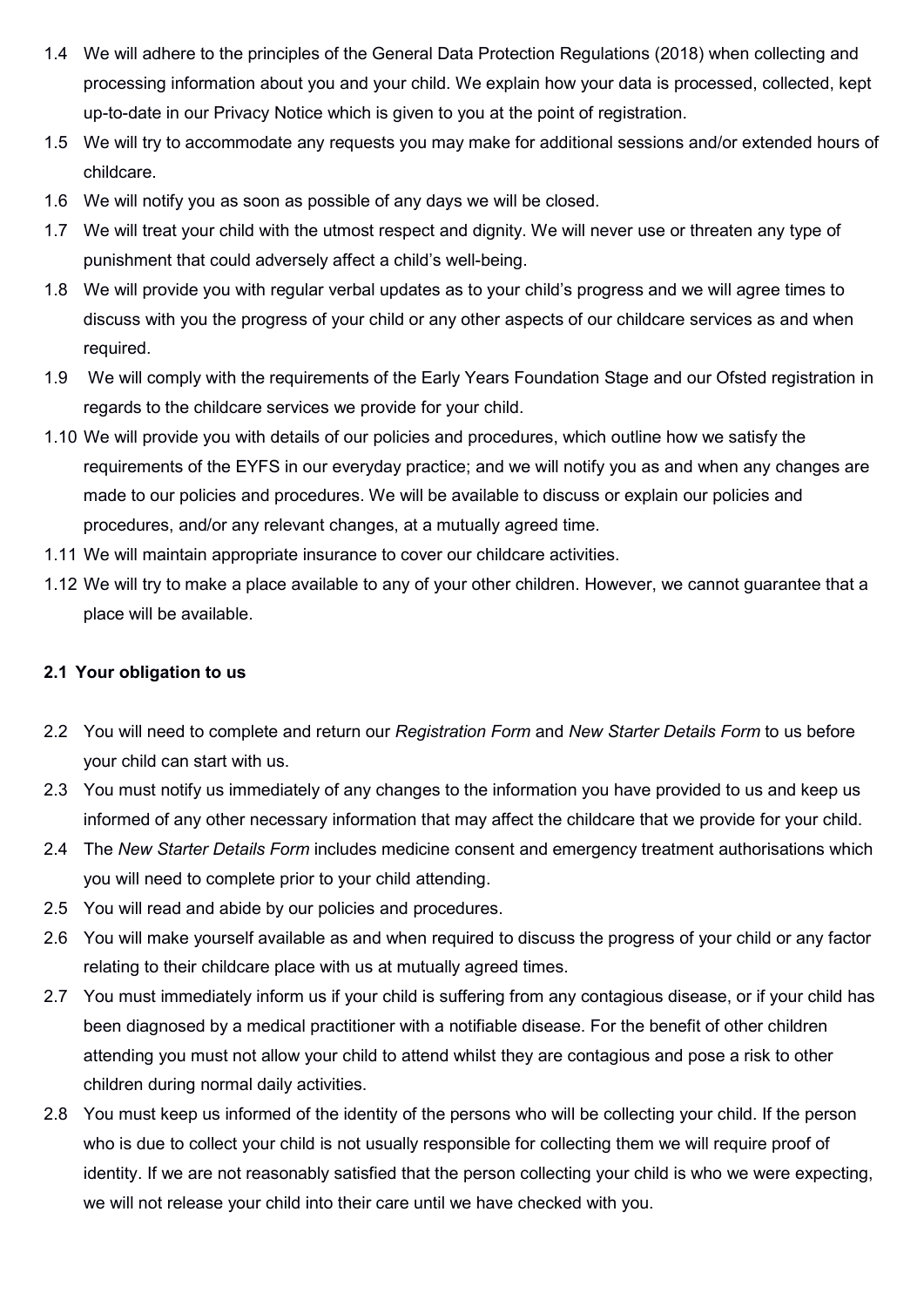- 2.9 You must inform us immediately if you are not able to collect your child by the official collection time. You must make arrangements for another authorised person to collect your child as soon as possible.
- 2.10 You will inform us as far in advance as possible of any dates on which your child will not be attending.
- 2.11 You will provide us with at least one term's (12 weeks') notice of your intention to decrease the number of hours your child attends or to withdraw your child (and end this Agreement). If insufficient notice is given you will be responsible for the full fees for your child for 12 weeks from the date of notice. If you are ending this Agreement, notice must be given by completing our Notification of Leaving Date form which is available on our website or on request.
- 2.12 You must inform us if your child is the subject of a court order and provide us with a copy of such order on request.

## 3.1 Payment of fees

- 3.2 Our fees are based on an hourly fee that shall be notified to you in advance of your child starting. We may review these fees at any time but shall inform you of the revised amount at least one month before it takes effect. If you do not wish to pay the revised fee, you may end this Agreement by giving us [one term's] notice, by completing our Notification of Leaving form which can be obtained from our setting supervisor or found on our website.
- 3.3 Fees must be paid on a termly basis, in advance. We calculate the amount payable by you each term by multiplying the hourly Fee by the number of hours attended and the number of weeks we are open during the respective term. Fees are to be paid within two weeks of receipt of the invoice during the start of each term.
- 3.4 All payments made under the Agreement should be by BACS transfer, cheque or childcare vouchers. All payments, regardless of method, shall be made by the invoice the due date.
- 3.5 If the payment of fees is outstanding for more than 14 days then we may terminate this Agreement by giving you 14 days' notice in writing. Upon termination of this contract the child shall cease forthwith to be admitted, and the notice to so terminate shall be regarded as a formal demand for outstanding monies.
- 3.6 If you have requested additional sessions or have been unable to collect your child by the official collection time and we have as a result provided you with additional childcare facilities, we will raise the applicable charges under a separate invoice for payment.
- 3.7 No refund will be given for periods where the place is unfulfilled due to illness or holidays on the part of either party. We are closed on bank holidays. We accept no liability for other costs which you incur if we are unable to provide childcare for any reason.
- 3.8 Where we offer a reduced fee rate after a child's birthday, that reduction will take effect from the first day of the following billing period.
- 3.9 In the event of late collection of your child, we reserve the right to charge for each additional 15 minutes, or part thereof, on a pro-rata basis.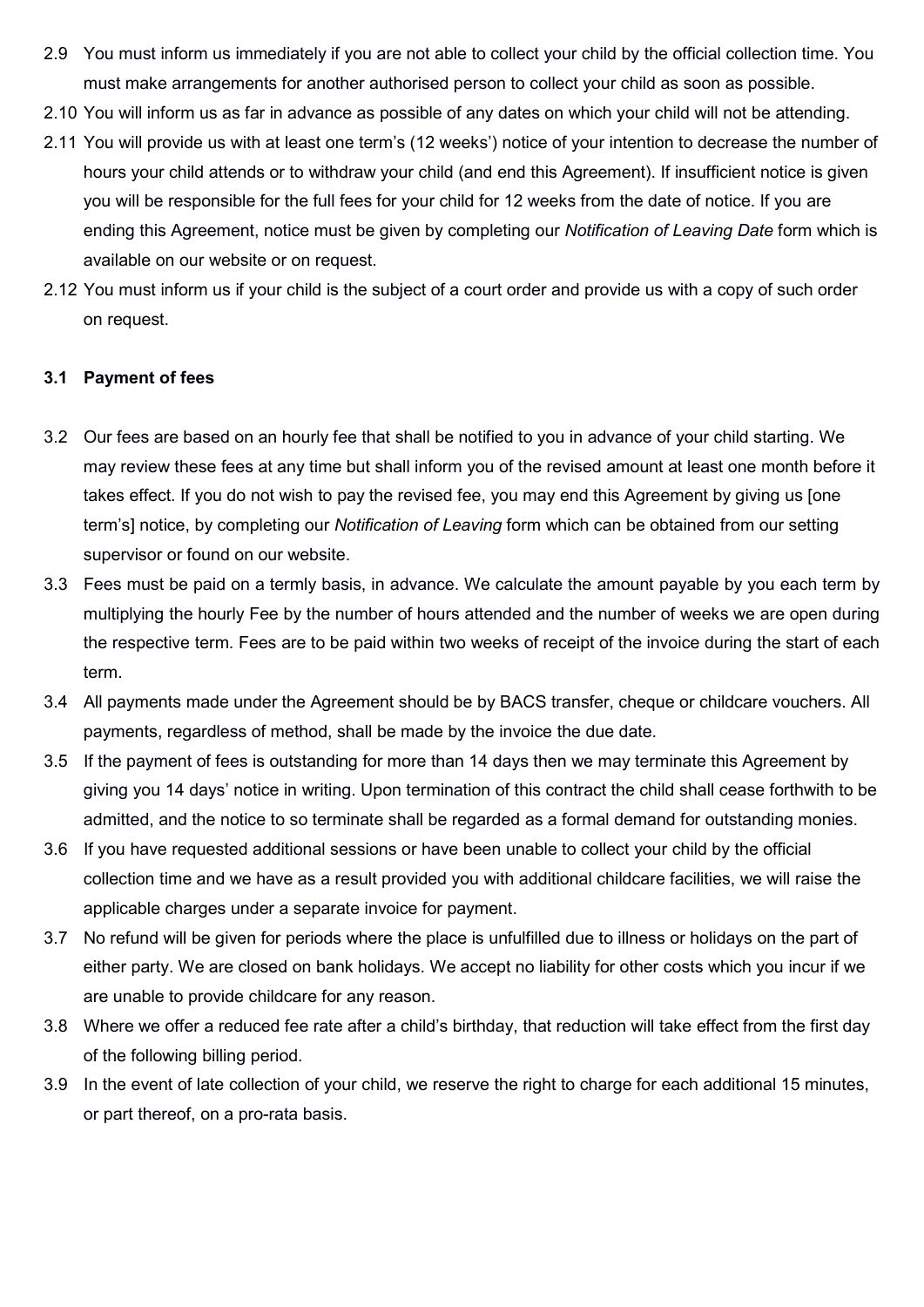## 4.1 Suspension of a child

- 4.2 We may suspend the provision of childcare to your child at any time if you have failed to pay any fees due.
- 4.3 If the period of suspension for non-payment of fees exceeds one month, either of us may terminate this Agreement by giving written notice, which will take effect on receipt of the notice.
- 4.4 We do not support the exclusion of any child on the grounds of behaviour. However, if your child's behaviour is deemed by us to endanger the safety and well-being of your child and/or other children and adults, it may be necessary to suspend the provision of childcare whilst we try to address these issues with you and external agencies as appropriate.
- 4.5 During any period of suspension for behaviour-related issues we will work with the local authority and where appropriate other welfare agencies to identify appropriate provision or services for your child.
- 4.6 If your child is suspended part way through the month, under the conditions stated in clause 4.3 we shall give you a credit for any fees you have already paid for the remaining part of that month, calculated on a pro rata basis. This sum may be offset against any sums payable by you to us.

## 6.1 Termination of the Agreement

- 6.2 You may end this Agreement at any time, giving us at least one term's (12 weeks') notice by completing the 'Notification of Leaving' form.
- 6.3 We may immediately end this Agreement if:
	- 5.2.1 You have failed to pay your fees;
	- 5.2.2 You have breached any of your obligations under this Agreement and you have not or cannot put right that breach within a reasonable period of time after we have drawn it to your attention;
	- 5.2.3 You behave unacceptably, as we do not tolerate any physical or verbal abuse or threats towards staff;
	- 5.2.4 We take the decision to close. We will give you as much notice as possible in the event of such a decision.
- 6.4 It may become apparent that the support we are able to offer your child is not sufficient to meet his/her needs. In these circumstances we will work with you, the local authority and other welfare agencies as per our procedures to identify appropriate support, at which point we may end this Agreement.
- 6.5 You may end this Agreement if we have breached any of our obligations under this Agreement and we have not or cannot put right that breach within a reasonable period after you have drawn it to our attention.

## 6.1 General

6.2 If we have to close or we take the decision to close due to events or circumstances beyond our control (e.g. extreme weather conditions) the hourly Fee will continue to be payable in full and we shall be under no obligation to provide alternative childcare to you. If the closure exceeds three consecutive days in duration (excluding any days when we would otherwise have been closed), we will credit you with an amount that represents the number of days closed in excess of three days.